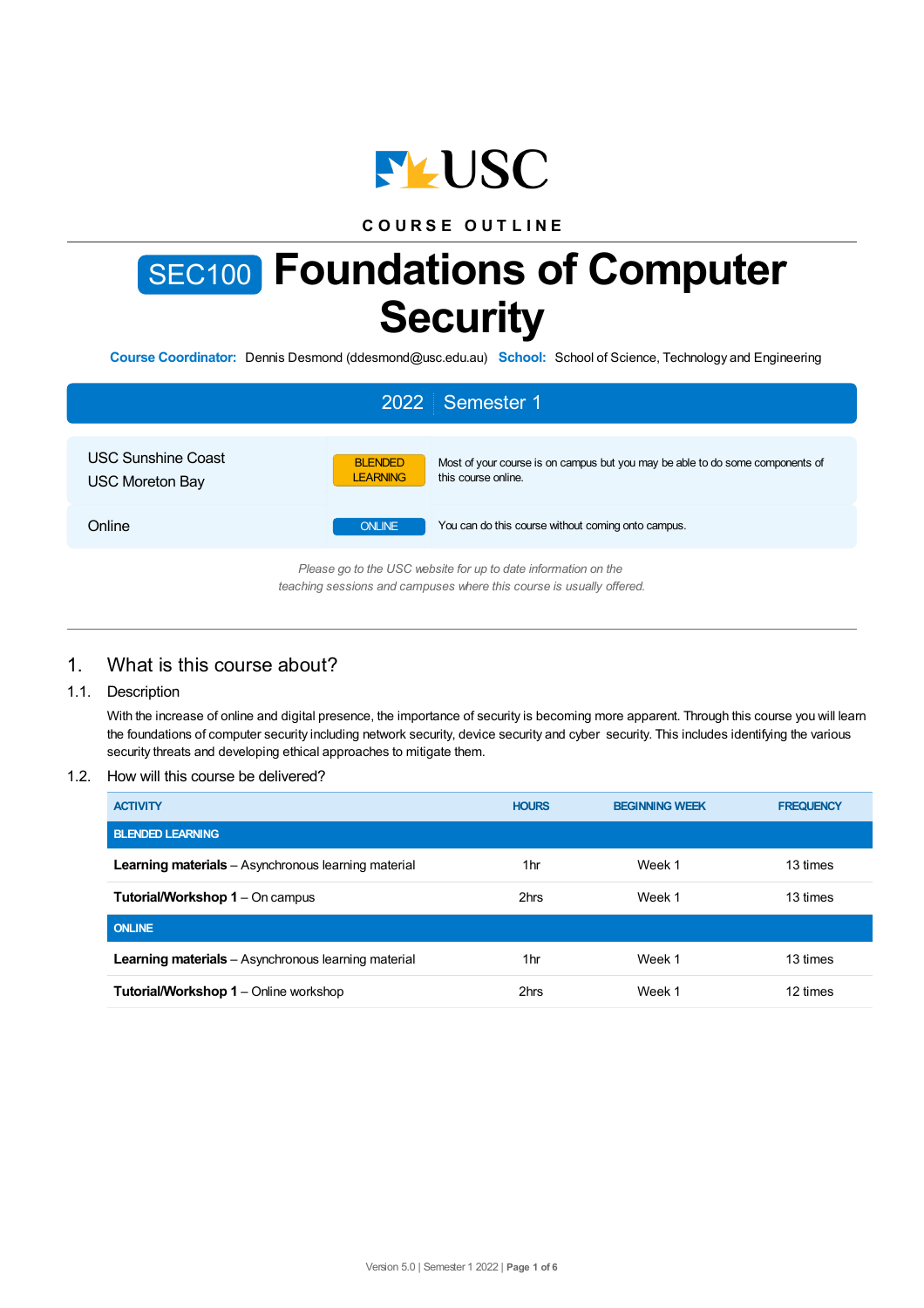#### 1.3. Course Topics

Networks and Networking

Devices, Ports and Services

Smart Devices and the Internet of Things

Cybercrimes and Cybercriminals

Vulnerabilities and Their Exploitation

Network Defensive Strategies

Writing Corporate Policies and Procedures

Training and Education - Cyberawareness

Data Breach Compliance and Reporting

# 2. What level is this course?

#### 100 Level (Introductory)

Engaging with discipline knowledge and skills at foundational level, broad application of knowledge and skills in familiar contexts and with support. Limited or no prerequisites. Normally, associated with the first full-time study year of an undergraduate program.

# 3. What is the unit value of this course?

#### 12 units

# 4. How does this course contribute to my learning?

|                | <b>COURSE LEARNING OUTCOMES</b>                                                                                                                                        | <b>GRADUATE QUALITIES</b>                                                 |  |
|----------------|------------------------------------------------------------------------------------------------------------------------------------------------------------------------|---------------------------------------------------------------------------|--|
|                | On successful completion of this course, you should be able to                                                                                                         | Completing these tasks<br>successfully will contribute to<br>you becoming |  |
|                | Describe the structure of various networks and devices and the associated security processes and<br>methods necessary to keep them secure                              | Knowledgeable                                                             |  |
| $\overline{2}$ | Compare and contrast the the various components of smart devices and the Internet, the types of<br>information they share, and how they may be exploited by attackers. | Knowledgeable                                                             |  |
| 【3             | Identify vulnerabilities and methods used to commit a breach in a computer security scenario                                                                           | Empowered                                                                 |  |
|                | Identify and discuss the ethical, social and societal costs to individuals and the community from<br>security threats                                                  | Ethical<br>Sustainability-focussed                                        |  |
| 6              | Communicate the results of security threats, risks and vulnerabilities to a variety of technical and<br>non-technical audiences.                                       | Engaged                                                                   |  |

# 5. Am Ieligible to enrol in this course?

Refer to the USC [Glossary](https://www.usc.edu.au/about/policies-and-procedures/glossary-of-terms-for-policy-and-procedures) of terms for definitions of "pre-requisites, co-requisites and anti-requisites".

## 5.1. Pre-requisites

Not applicable

#### 5.2. Co-requisites

Not applicable

#### 5.3. Anti-requisites

Not applicable

## 5.4. Specific assumed prior knowledge and skills (where applicable)

Not applicable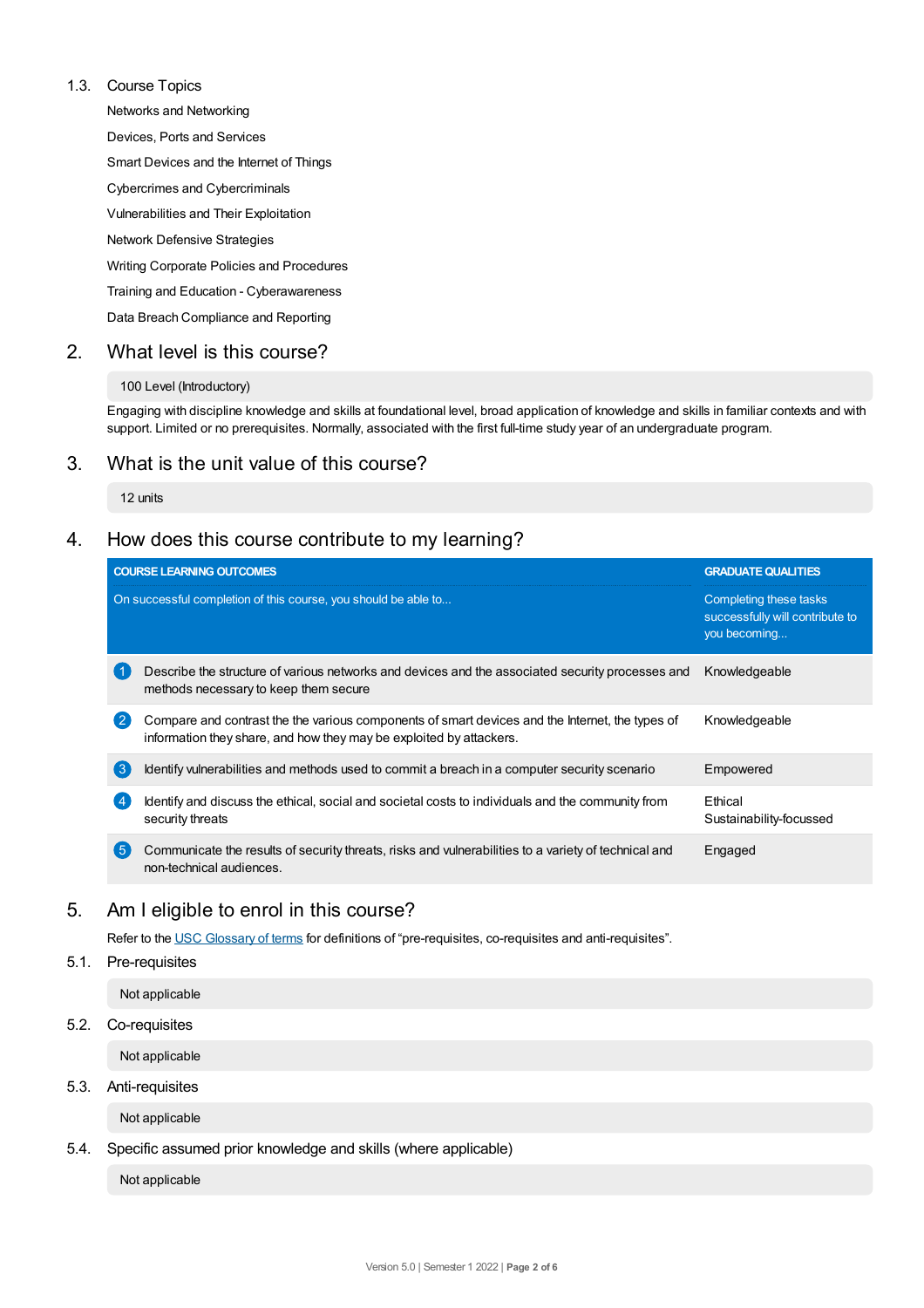# 6. How am Igoing to be assessed?

# 6.1. Grading Scale

## Standard Grading (GRD)

High Distinction (HD), Distinction (DN), Credit (CR), Pass (PS), Fail (FL).

## 6.2. Details of early feedback on progress

Students will participate in continuous peer and self-assessment during tutorials

## 6.3. Assessment tasks

| <b>DELIVERY</b><br><b>MODE</b> | <b>TASK</b><br>NO. | <b>ASSESSMENT</b><br><b>PRODUCT</b>     | <b>INDIVIDUAL</b><br><b>OR GROUP</b> | <b>WEIGHTING</b><br>$\frac{9}{6}$ | <b>WHAT IS THE</b><br><b>DURATION/</b><br><b>LENGTH?</b> | <b>WHEN SHOULD I</b><br>SUBMIT? | <b>WHERE SHOULD I</b><br><b>SUBMIT IT?</b>                      |
|--------------------------------|--------------------|-----------------------------------------|--------------------------------------|-----------------------------------|----------------------------------------------------------|---------------------------------|-----------------------------------------------------------------|
| All                            | 1                  | Report                                  | Individual                           | 20%                               | $1000$ words                                             | Week 5                          | <b>Online Assignment</b><br>Submission with<br>plagiarism check |
| All                            | $\overline{2}$     | Case Study                              | Group                                | 40%                               | 1500 words                                               | Week 10                         | <b>Online Assignment</b><br>Submission with<br>plagiarism check |
| All                            | 3                  | Examination -<br>Centrally<br>Scheduled | Individual                           | 40%                               | 2 hours                                                  | Exam Period                     | <b>Online Assignment</b><br>Submission with<br>plagiarism check |

#### **All - Assessment Task 1:** Cyber Security Analysis Report

| <b>GOAL:</b>     | This task will also enable you to identify a specific type of cyber crime commonly used to attack and exploit corporate and<br>government victims. It will provide an introductory technical assessment of a specific type of attack and how it may be used<br>to compromise known and reported software or hardware vulnerabilities. |                                                                                                                 |                                        |  |  |
|------------------|---------------------------------------------------------------------------------------------------------------------------------------------------------------------------------------------------------------------------------------------------------------------------------------------------------------------------------------|-----------------------------------------------------------------------------------------------------------------|----------------------------------------|--|--|
| <b>PRODUCT:</b>  | Report                                                                                                                                                                                                                                                                                                                                |                                                                                                                 |                                        |  |  |
| <b>FORMAT:</b>   | 1000 word report                                                                                                                                                                                                                                                                                                                      |                                                                                                                 |                                        |  |  |
| <b>CRITERIA:</b> | No.                                                                                                                                                                                                                                                                                                                                   |                                                                                                                 | <b>Learning Outcome</b><br>assessed    |  |  |
|                  |                                                                                                                                                                                                                                                                                                                                       | Analysis of supplied case study for computing environment and associated software &<br>hardware vulnerabilities | $\mathbf{0}$ $\mathbf{3}$ $\mathbf{6}$ |  |  |
|                  | 2                                                                                                                                                                                                                                                                                                                                     | Description of technical attack methodologies.                                                                  | $(2)$ $(3)$                            |  |  |
|                  | 3                                                                                                                                                                                                                                                                                                                                     | Effectiveness and quality of written communication                                                              | (5)                                    |  |  |
|                  |                                                                                                                                                                                                                                                                                                                                       |                                                                                                                 |                                        |  |  |

#### **All - Assessment Task 2:** Security Role Play

| <b>GOAL:</b>    | Given a detailed case study describing a cybersecurity incident, each student will assume the role of an attacker or a<br>defender. Given a detailed scenario describing the cybersecurity posture of a company with national security contracts to<br>a fictitious government, groups of three attackers will have to devise a series of physical and cyber strategies to attack and<br>exploit the company using commercially available hacker tools and physical tiger team strategies. Groups of three<br>defenders will have to devise defensive strategies to prevent their company from being successfully attacked using a<br>myriad of physical and cyber defensive strategies. |
|-----------------|------------------------------------------------------------------------------------------------------------------------------------------------------------------------------------------------------------------------------------------------------------------------------------------------------------------------------------------------------------------------------------------------------------------------------------------------------------------------------------------------------------------------------------------------------------------------------------------------------------------------------------------------------------------------------------------|
| <b>PRODUCT:</b> | Case Study                                                                                                                                                                                                                                                                                                                                                                                                                                                                                                                                                                                                                                                                               |
| <b>FORMAT:</b>  | Each group of attackers and defenders will prepare their papers using course and externally sourced materials to develop<br>attack or defensive strategies. Each written technical report will follow a specific format and use APA style of referencing.                                                                                                                                                                                                                                                                                                                                                                                                                                |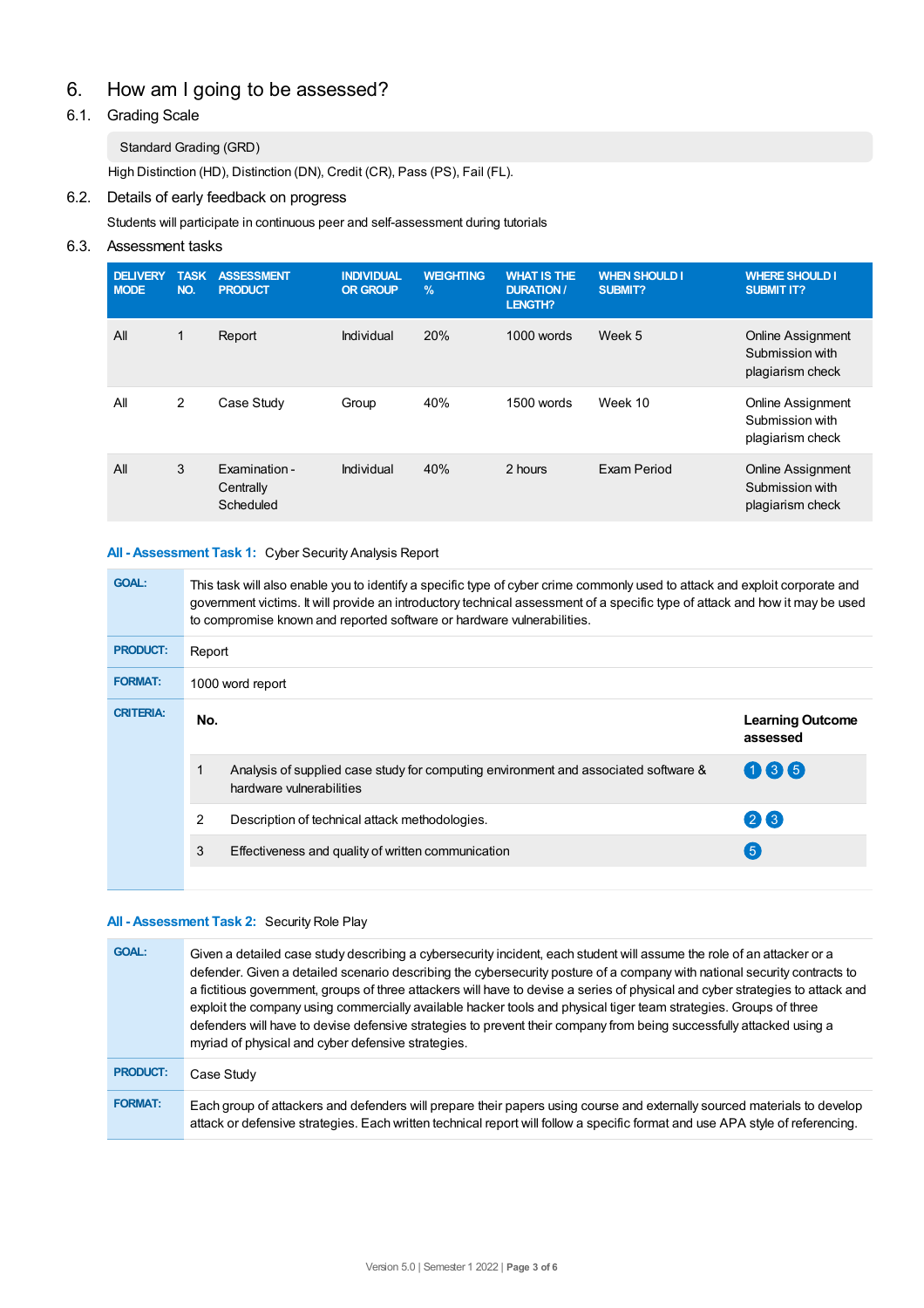| <b>CRITERIA:</b> | No. |                                                                      | <b>Learning Outcome</b><br>assessed |
|------------------|-----|----------------------------------------------------------------------|-------------------------------------|
|                  |     | Analysis of digital cybersecurity environment                        | 03                                  |
|                  | 2   | Selection of appropriate attack or defense strategies for case study | 2                                   |
|                  | 3   | Quality, effectiveness and completeness of written report            | 5                                   |
|                  |     |                                                                      |                                     |

#### **All - Assessment Task 3:** Final Exam

| <b>GOAL:</b>     | To produce a combination of written essay and term matching/identification of network, device, hardware, cybersecurity<br>and information technology related to computer security. |                                     |  |  |  |
|------------------|------------------------------------------------------------------------------------------------------------------------------------------------------------------------------------|-------------------------------------|--|--|--|
| <b>PRODUCT:</b>  | Examination - Centrally Scheduled                                                                                                                                                  |                                     |  |  |  |
| <b>FORMAT:</b>   | The exam will comprise a combination of essay, multiple choice, and matching.                                                                                                      |                                     |  |  |  |
| <b>CRITERIA:</b> | No.                                                                                                                                                                                | <b>Learning Outcome</b><br>assessed |  |  |  |
|                  | Correctness of answers to provided questions.                                                                                                                                      | 02846                               |  |  |  |
|                  |                                                                                                                                                                                    |                                     |  |  |  |

# 7. Directed study hours

A 12-unit course will have total of 150 learning hours which will include directed study hours (including online if required), self-directed learning and completion of assessable tasks. Directed study hours may vary by location. Student workload is calculated at 12.5 learning hours per one unit.

# 8. What resources do I need to undertake this course?

Please note: Course information, including specific information of recommended readings, learning activities, resources, weekly readings, etc. are available on the course Canvas site– Please log in as soon as possible.

#### 8.1. Prescribed text(s) or course reader

Please note that you need to have regular access to the resource(s) listed below. Resources may be required or recommended.

| <b>REQUIRED?</b> | <b>AUTHOR</b>                  | <b>YEAR TITLE</b>                       | <b>EDITION</b>  | <b>PUBLISHER</b>        |
|------------------|--------------------------------|-----------------------------------------|-----------------|-------------------------|
| Required         | James Bernstein                | 2021 Computers Made Easy                | 2 <sub>nd</sub> | Independently Published |
|                  | Recommended Joseph Migga Kizza | 2020 Guide to Computer Network Security | 4th             | Springer                |

#### 8.2. Specific requirements

This is a basic, entry level course which does not require any formalised computer or networking experience. To access the course, students need access to a computing device or laptop running a current operating system capable of accessing MS Sway, Canvas, and the Internet. The device should also a graphics card and applicable software able to either play or stream multimedia content.

# 9. How are risks managed in this course?

Health and safety risks for this course have been assessed as low. It is your responsibility to review course material, search online, discuss with lecturers and peers and understand the health and safety risks associated with your specific course of study and to familiarise yourself with the University's general health and safety principles by reviewing the online [induction](https://online.usc.edu.au/webapps/blackboard/content/listContentEditable.jsp?content_id=_632657_1&course_id=_14432_1) training for students, and following the instructions of the University staff.

## 10. What administrative information is relevant to this course?

#### 10.1. Assessment: Academic Integrity

Academic integrity is the ethical standard of university participation. It ensures that students graduate as a result of proving they are competent in their discipline. This is integral in maintaining the value of academic qualifications. Each industry has expectations and standards of the skills and knowledge within that discipline and these are reflected in assessment.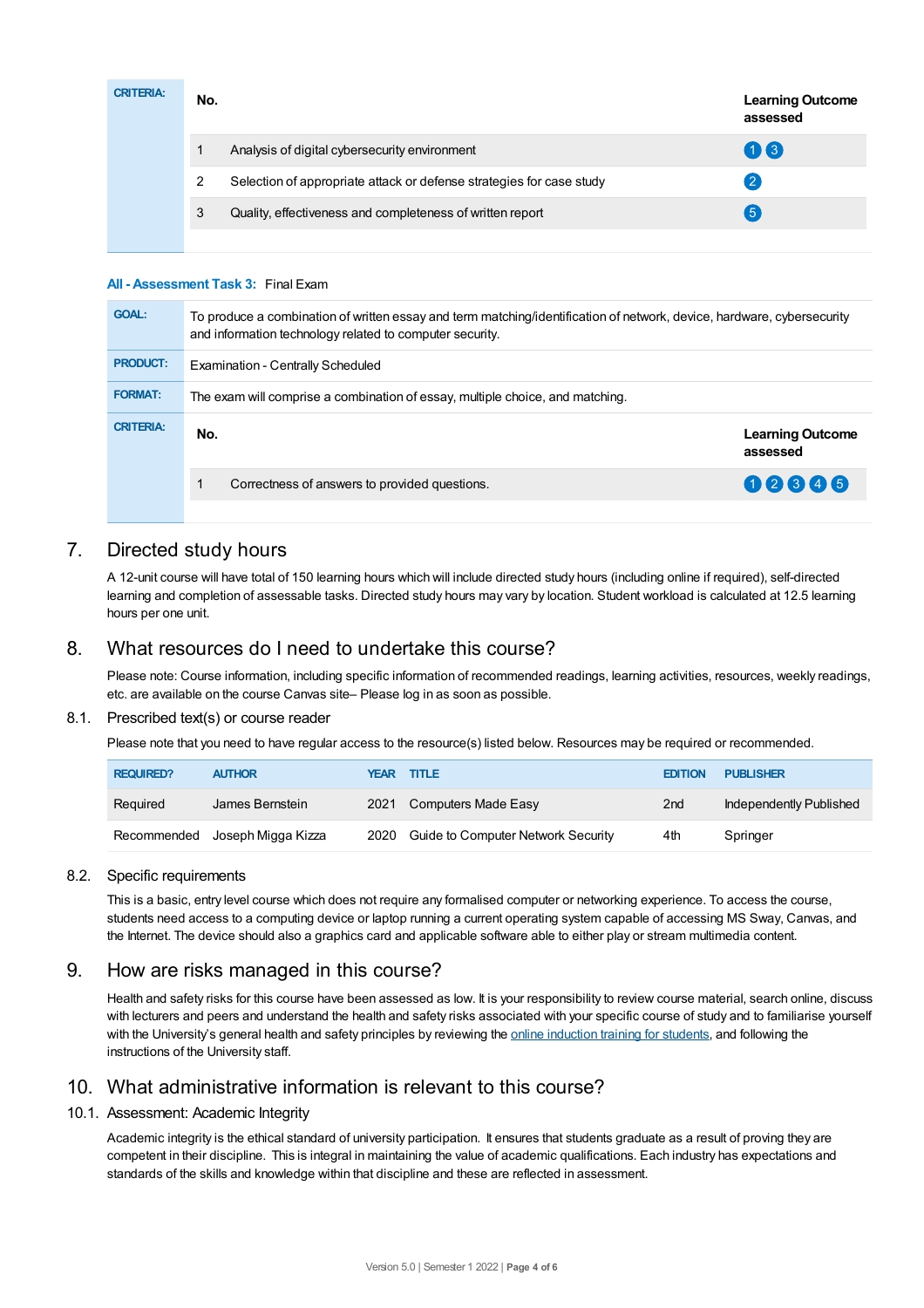Academic integrity means that you do not engage in any activity that is considered to be academic fraud; including plagiarism, collusion or outsourcing any part of any assessment item to any other person. You are expected to be honest and ethical by completing all work yourself and indicating in your work which ideas and information were developed by you and which were taken from others. You cannot provide your assessment work to others.You are also expected to provide evidence of wide and critical reading, usually by using appropriate academic references.

In order to minimise incidents of academic fraud, this course may require that some of its assessment tasks, when submitted to Canvas, are electronically checked through Turnitin. This software allows for text comparisons to be made between your submitted assessment item and all other work to which Turnitin has access.

#### 10.2. Assessment: Additional Requirements

Your eligibility for supplementary assessment in a course is dependent of the following conditions applying: The final mark is in the percentage range 47% to 49.4% The course is graded using the Standard Grading scale You have not failed an assessment task in the course due to academic misconduct

#### 10.3. Assessment: Submission penalties

Late submission of assessment tasks may be penalised at the following maximum rate:

- 5% (of the assessment task's identified value) per day for the first two days from the date identified as the due date for the assessment task.

- 10% (of the assessment task's identified value) for the third day - 20% (of the assessment task's identified value) for the fourth day and subsequent days up to and including seven days from the date identified as the due date for the assessment task.

- A result of zero is awarded for an assessment task submitted after seven days from the date identified as the due date for the assessment task. Weekdays and weekends are included in the calculation of days late. To request an extension you must contact your course coordinator to negotiate an outcome.

## 10.4. SafeUSC

USC is committed to a culture of respect and providing a safe and supportive environment for all members of our community. For immediate assistance on campus contact SafeUSC by phone: 07 [5430](tel:07%205430%201168) 1168 or using the [SafeZone](https://www.safezoneapp.com) app. For general enquires contact the SafeUSC team by phone 07 [5456](tel:07%205456%203864) 3864 or email [safe@usc.edu.au](mailto:safe@usc.edu.au).

The SafeUSC Specialist Service is a Student Wellbeing service that provides free and confidential support to students who may have experienced or observed behaviour that could cause fear, offence or trauma. To contact the service call 07 [5430](tel:07%205430%201226) 1226 or email [studentwellbeing@usc.edu.au](mailto:studentwellbeing@usc.edu.au).

#### 10.5. Study help

For help with course-specific advice, for example what information to include in your assessment, you should first contact your tutor, then your course coordinator, if needed.

If you require additional assistance, the Learning Advisers are trained professionals who are ready to help you develop a wide range of academic skills. Visit the Learning [Advisers](https://www.usc.edu.au/current-students/student-support/academic-and-study-support/learning-advisers) web page for more information, or contact Student Central for further assistance: +61 7 5430 2890 or [studentcentral@usc.edu.au](mailto:studentcentral@usc.edu.au).

#### 10.6. Wellbeing Services

Student Wellbeing provide free and confidential counselling on a wide range of personal, academic, social and psychological matters, to foster positive mental health and wellbeing for your academic success.

To book a confidential appointment go to [Student](https://studenthub.usc.edu.au/) Hub, email [studentwellbeing@usc.edu.au](mailto:studentwellbeing@usc.edu.au) or call 07 5430 1226.

#### 10.7. AccessAbility Services

Ability Advisers ensure equal access to all aspects of university life. If your studies are affected by a disability, learning disorder mental health issue, injury or illness, or you are a primary carer for someone with a disability or who is considered frail and aged, [AccessAbility](https://www.usc.edu.au/learn/student-support/accessability-services/documentation-requirements) Services can provide access to appropriate reasonable adjustments and practical advice about the support and facilities available to you throughout the University.

To book a confidential appointment go to [Student](https://studenthub.usc.edu.au/) Hub, email [AccessAbility@usc.edu.au](mailto:AccessAbility@usc.edu.au) or call 07 5430 2890.

#### 10.8. Links to relevant University policy and procedures

For more information on Academic Learning & Teaching categories including:

- Assessment: Courses and Coursework Programs
- Review of Assessment and Final Grades
- Supplementary Assessment
- Administration of Central Examinations
- Deferred Examinations
- Student Academic Misconduct
- Students with a Disability

Visit the USC website: <https://www.usc.edu.au/explore/policies-and-procedures#academic-learning-and-teaching>